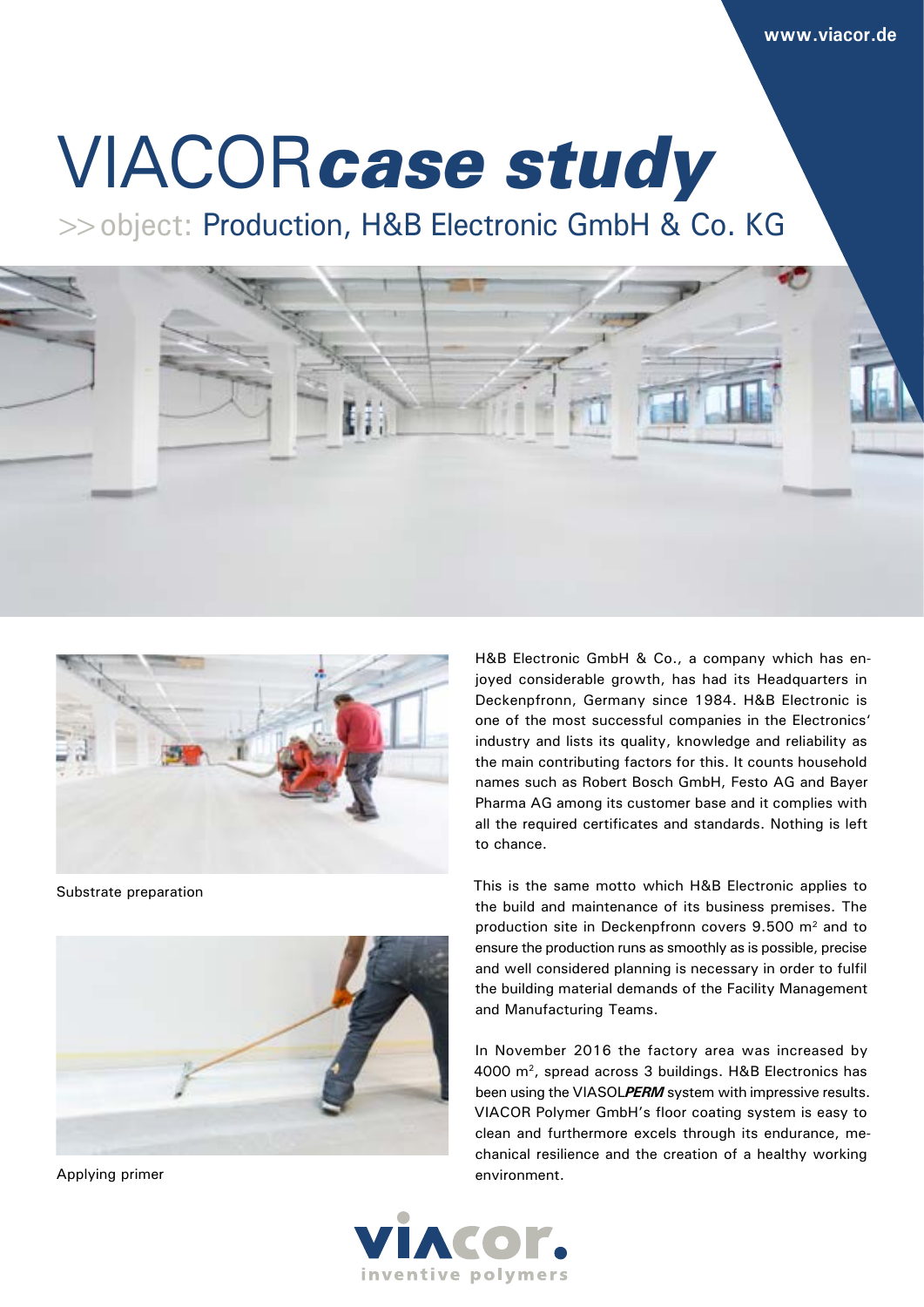# >>object: H&B Electronic GmbH & Co. KG



# SYSTEM*BENEFITS*

These factors were considered to be of utmost importance to H&B Electronic who chose an already established and proven product for their new buildings. Another important factor was that VIACOR Polymer GmbH's internal and external quality control follows continued and rigorous testing procedures.

The coating company Ercan Bautenschutz GmbH & Co. KG once again carried out the flooring work at H&B Electronic. The substrate preparation with a vacuum shot blasting machine ensured that the base of the factory floor received an initial treatment. This removes the unstable upper layers (cement slurries) and stains from the floor.

The primer ensures a bonding with the substrate (concrete) and therefore this is the first layer to apply to a flooring system. The water-dilutable primer VIASOL EP-P285 is used for coatings without any diffusion barriers. These can be installed to various substrates such as magnesite but also brickwork-, anhydrite-, concrete- and cement screed subsoils.

H&B Electronic chose VIASOL EP-C580, the diffusible coating, in a warm light grey colour (RAL 7004). This coating is designed for subsoils with increased residual moisture and is able to withstand medium to high resilience.

Finally, a care treatment was applied which saved the costs for the sealer. The process may be repeated in certain timeframes, but contributes to a good, thorough cleaning. Coated stairs

**the flooring was interspersed with attractive black, grey and white flakes, which is a nice alternative to a uniform colour.**

**H&B Electronic trusts the proven partnership of ERCAN and VIACOR and ensures its professionally coated flooring following the AgBB standard.**



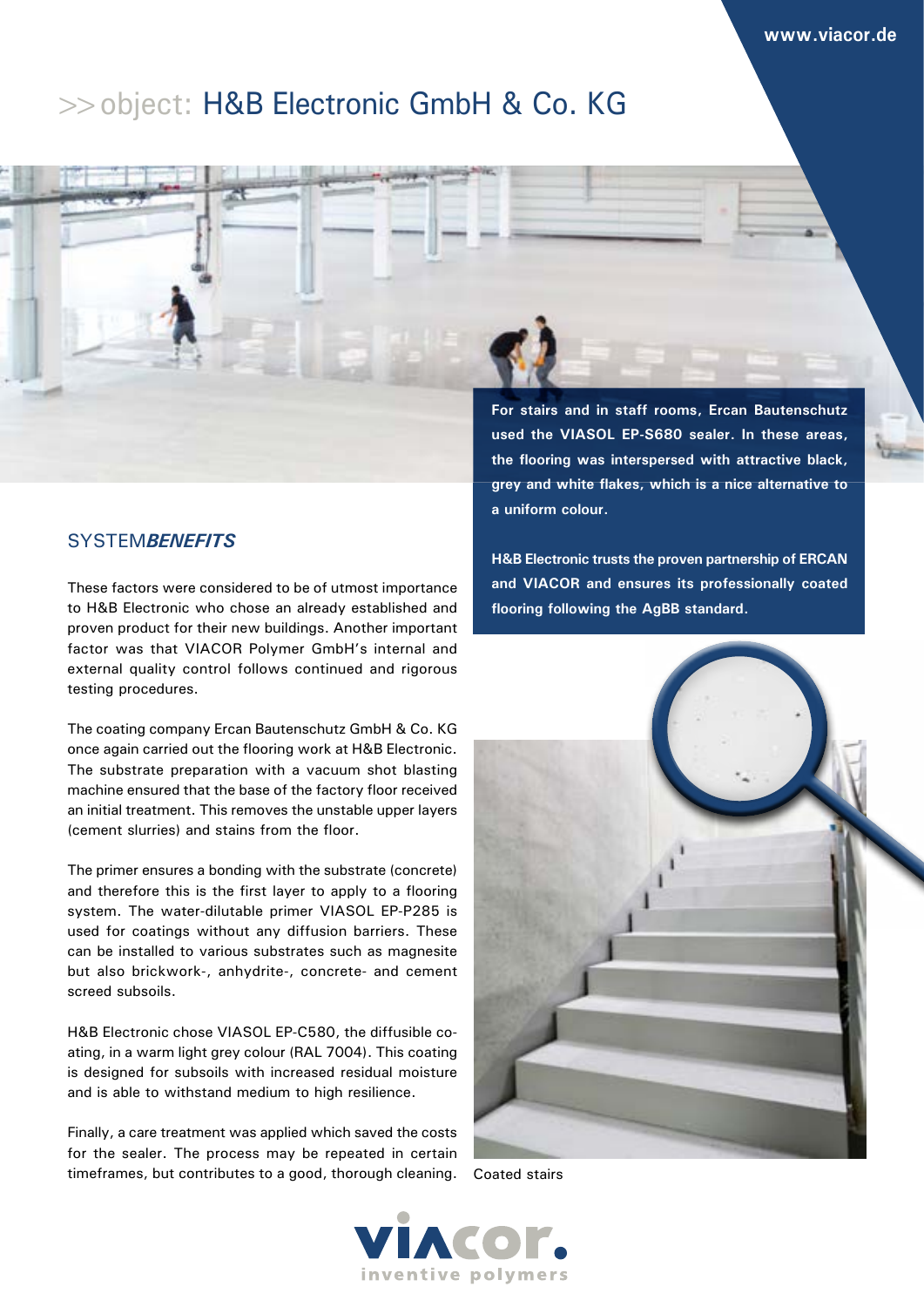# >>object: H&B Electronic GmbH & Co. KG



# VIASOL*PERM - GREEN LINE ECO*

Water-vapour permeable epoxy advanced resin based coating system, low odour, low emission, hard-wearing, water-proof surface with good mechanical and chemical properties and a wide colour spectrum.



Thickness 2,0 - 5,0 mm

### **SYSTEM***STRUCTURE*

| Sealer          | VIASOL EP-S680 |
|-----------------|----------------|
| Top coating     | VIASOL EP-C580 |
| Scratch coating | VIASOL EP-C580 |
| Primer          | VIASOL EP-P285 |

## **SYSTEM***HIGHLIGHTS*

- High water vapour permeability
- Very good colour stability (indoor)
- Low emission tested accord. AgBB guidelines
- M1 and green label (Singapore)

## **APPLICATION***FIELDS*

- Public buildings
- **Hospitals**
- Logistic sites and warehouses
- Production areas
- Paper mills and metal working industry
- Workshops
- Areas with moisture sensitive substrates

## **SYSTEM***BENEFITS*

- High water-vapor permeability, no blistering in situation subject to hydrostatic pressure
- Low emission, complies with green environmental requirements and AgBB
- Low odor, solvent free, does not taint food
- High abrasion and impact resistance
- Good chemical resistance
- Self-leveling, jointless, seamless
- Impermeable to liquids
- Very good colour stability (indoor)
- Available in many colors
- Good adhesion to concrete and other substrates
- Fire resistance class  $B<sub>4</sub>$ S1